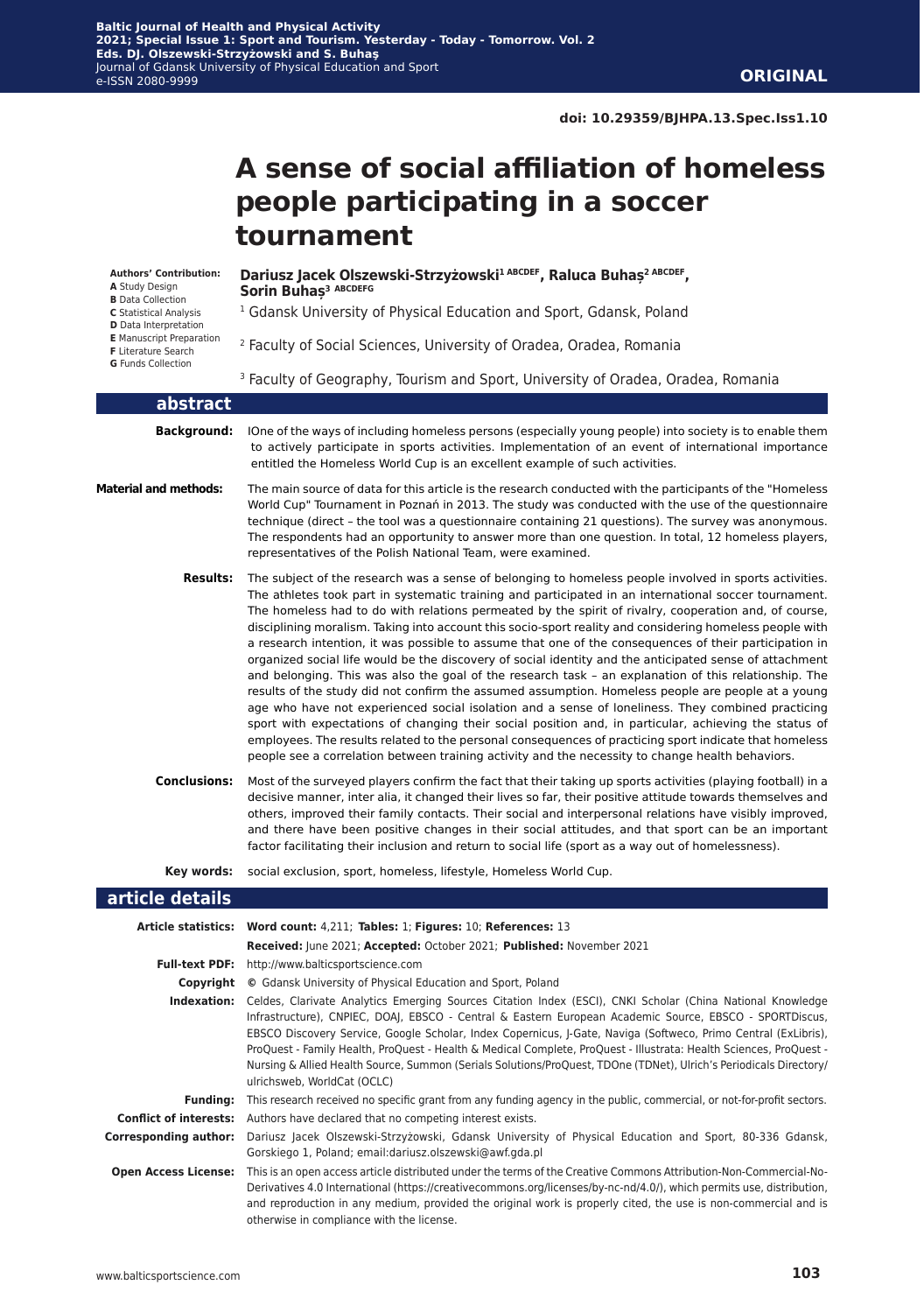# **introduction**

Homelessness in the postmodern society affects many people who increase the masses of the excluded and the disadvantaged. According to Browarczyk and Dębski, a homeless person "is not able to provide oneself with a shelter that meets the minimum requirements to consider it living quarters. A place which meets the conditions of living quarters is one which is suitable for permanent residence without endangering health, and which can satisfy the basic needs of life: accommodation, personal hygiene, preparation of meals" [1, p. 176]. One way of integrating homeless people into society is to give them a chance to participate actively in sports.

### **the notion of homelessness**

Homelessness is one of the more serious societal problems arising from the pace of economic development in many regions of the world, including Poland. These changes result in the deteriorating material situation of part of the society, which often results in loss of work, residence, and social position. The homeless, as a group, are characterized by a lack of education and professional qualifications. Therefore, they have a negligible chance of finding a job. In addition, homeless people are affected by alcohol and other addictions, resulting in far-reaching personal and social degradation.

According to Sochacki, the homeless are mainly males (approximately 80%), aged between 40 and 60 years. But young people are increasingly becoming homeless as well. Most homeless people live alone. These are divorced, widowed and mostly separated persons. The average period of being homeless is 7 years for women and 5 years for men. The homeless stay in agglomerations and large cities. They have elementary and occupational education, although more and more often there are also people with higher education in this group. "Homeless people are usually professionally passive and/or unemployed and find work in grey economy. The main source of income for homeless people is social welfare, including social benefits, and self-employment in the form of picking recyclable waste and begging. Most of the homeless are in various institutions. Some stay in non-residential places: at stations, in canals or rubbish chutes, and live there without being registered; a large group live in allotment gardens and in garden houses" [2].

The process of becoming a homeless person is long-term and depends on individual personality traits (internal factors) and on external conditions. An unfavorable combination of these factors in many cases leads to transition into homelessness.

A homeless person does not comply with the accepted social norms. He/she behaves pathologically and descends into alcoholism, drug addiction, crime, prostitution and suffers from mental disorders. These are the most common destructive behaviors that generate homelessness.

As pointed out by Olszewski-Strzyżowski, "homelessness is also triggered by objective factors, such as unemployment, low wages, poverty, lack of council housing, insufficient housing for persons leaving orphanages, foster families, or childcare facilities. This prevents an individual from finding a dwelling. The lack of adequate action by the state causes the scale of homelessness to be steadily increasing" [3, p. 123].

Examples of activities aimed at homeless athletes include sports tournaments, conducted by Saint Brother Albert Aid Society of the Gdańsk Circle. In 2004–2008, the Society organized five editions of the European Championship in futsal for the homeless. The tournament was organized in Gdańsk, from year to year attracting a growing number of national teams from Russia, Lithuania, Estonia, Ukraine, the Czech Republic, Denmark, the Netherlands, Hungary and Ireland. The Society also runs a soccer club "Albert Football Team Gdańsk". In the years 2011–2015 also a project "From the street to EURO 2012! – social revival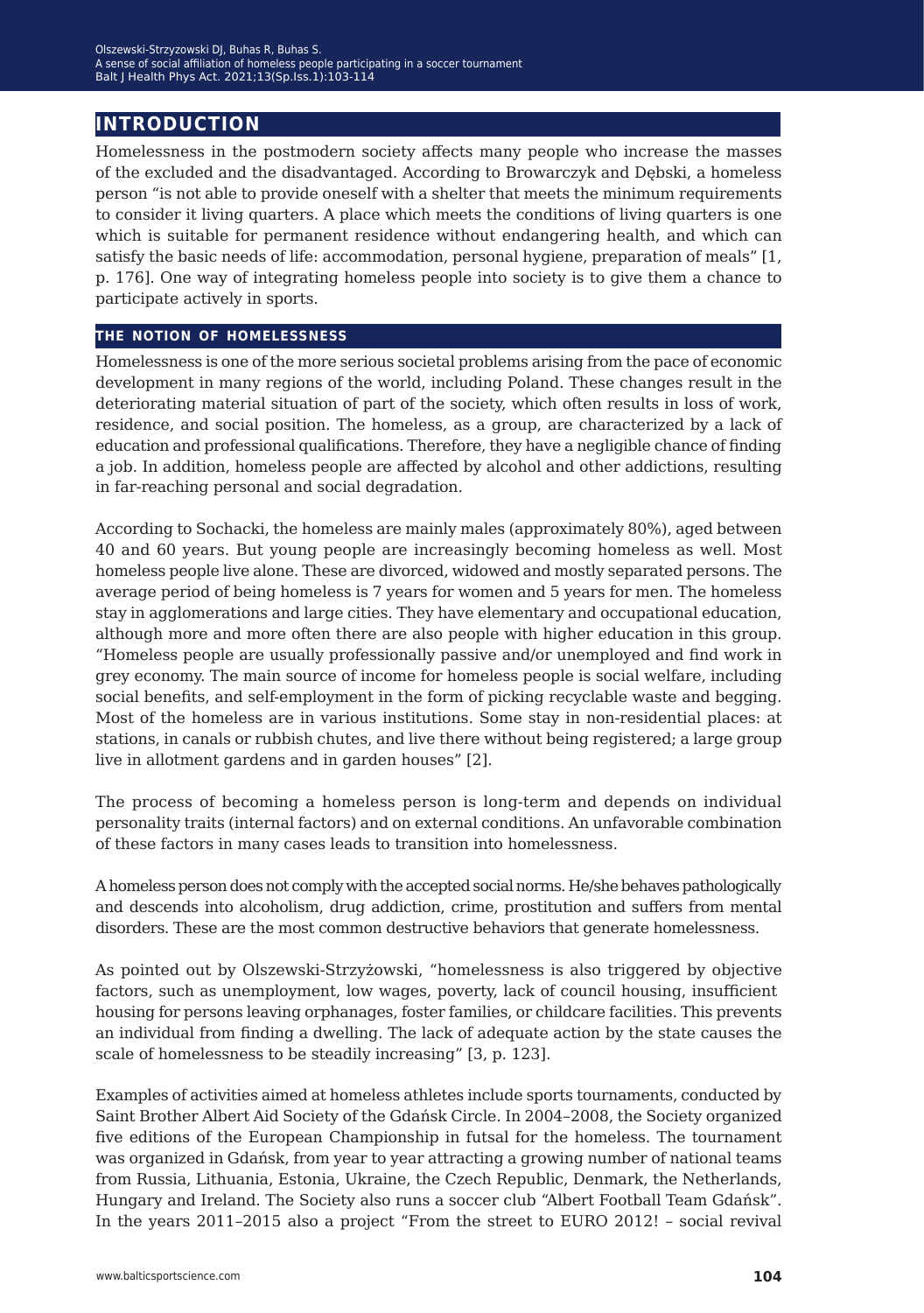of the Letnica District inhabitants" was completed. It was an offer to participate in free, integrated soccer activities for children and youth, learning ballroom dance, and taking hip-hop and break-dance classes. Organizing the Homeless World Cup in street soccer is another example of such animation and preventive activities [4].

#### **the idea of the homeless world cup**

According to Lipoński and Sawala, "street soccer is a variation of soccer that is played on squares and in parks. It applies the basic principles of association football with some modifications, different depending on the degree of formality in a given country or region" [5, p. 129].

According to FIFA, "informal soccer games (street soccer) stimulated by development programs reassert principles and values such as fair play, spirit of cooperation, tolerance, participation and understanding, both of oneself and of others, regardless of whether these are players from one's own team or opponents. Players learn how to win and lose, how to take responsibility for the team and how to participate actively in creating a community. Anything that is learned during training and on the pitch can be applied immediately in life. In this way, programs of development through soccer in the long run give participants an opportunity to build self-confidence, stimulate to critical thinking and promote many tools needed in everyday life" [6]. FIFA also points out that street soccer and related projects contribute to "social development through soccer", and the main goal of these activities is to "overcome poverty, hatred and violence and to build bridges between different cultures" [7].

The above goals, indicated by FIFA, are particularly achieved by a tournament promoting street soccer – the Homeless World Cup (HWC). This event was created by Mel Young from Scotland and Harald Schmied from Austria. They thought of organizing such a soccer tournament when they participated in a conference on homelessness in Cape Town in 2001. The first HWC tournament was held in Graz, Austria, in 2003. The motto of this sporting event is to "change the lives of homeless people through soccer" [8]. This competition fully realizes the idea of involving excluded persons in living in society by sport.



Fig. 1. The Homeless World Cup website [8]

The main goal of an international soccer tournament aimed at the homeless and the excluded is to change their lifestyle through sport. The participating teams consist exclusively of homeless people from different countries of the world. The aim of the tournament is both to highlight the problem of homelessness and social exclusion (in its various forms) and to help socially disadvantaged people. As organizers say, "this tournament is pure therapy for those involved, because soccer has a magical effect. The tournament contributes to improving the players' life situation, and many of them get a job, and many of them sign contracts as players and coaches" [8]. The HWC website features the results of the survey addressed to homeless players – World Cup participants.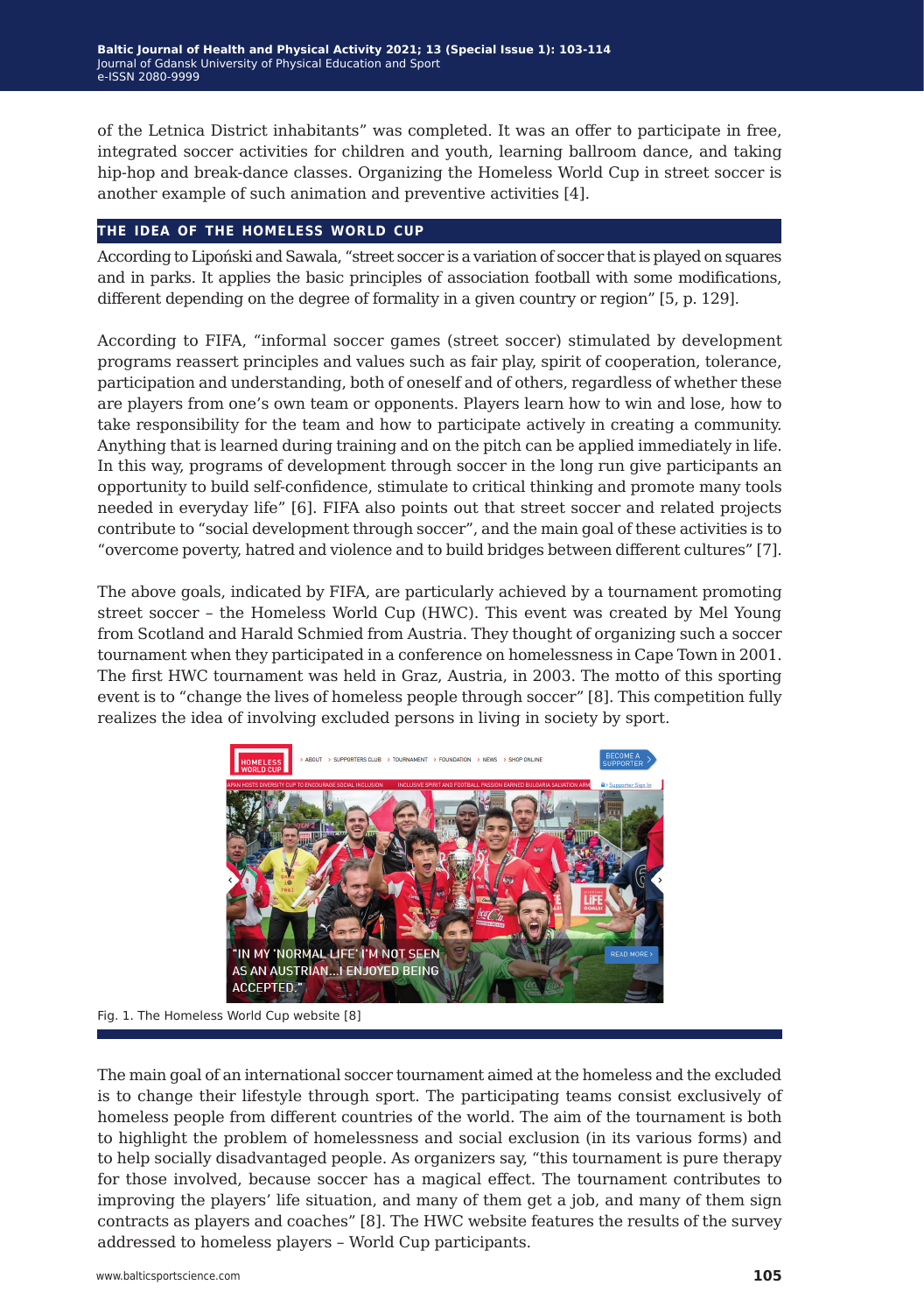

Fig. 2. Players' responses to the impact of their participation in HWC on life [8]

Olszewski-Strzyżowski, while examining the players-representatives of Poland, also playing in the HWC competitions, confirmed that playing football had a significant impact on positive changes in their social attitudes (including improvement in social contacts) and changes in their awareness (including a more positive attitude to life, self-confidence, etc.) [9].

Currently, the Homeless World Cup Foundation (FHWC), which cooperates with 70 partners worldwide (including Poland), is responsible for organizing competitions and international tournaments. The tournament usually lasts for one week, and 200 matches are played. Matches last 14 minutes (2 halves of 7 minutes) and are played on a pitch which is 20 m long (65ft) and 14 m wide (45ft). The pitch is usually built on a street. The team consists of 4 players on the pitch, 3 players in the field and one goalkeeper, and 4 substitute players. A player taking part in the tournament must be over 16 years old and be homeless in the last year before the tournament. In addition, persons with a status of a political refugee and addicted persons may also participate in the tournament. There are male and female teams in the tournament [8]. The Polish men's national team has successfully participated in tournaments and competitions since 2005 (Table 1). Tens of thousands of players and contestants from around the world have taken part in the tournaments so far.

| Year | Place of the tournament                                       | 1st place     | Place of the Polish<br>team | Number of teams |  |
|------|---------------------------------------------------------------|---------------|-----------------------------|-----------------|--|
| 2003 | Austria - Graz                                                | Austria       |                             | 18              |  |
| 2004 | Sweden - Goteborg                                             | Italy         |                             | 24              |  |
| 2005 | Great Britain - Edinburgh                                     | Italy         | 2                           | 27              |  |
| 2006 | South Africa - Cape Town                                      | Russia        | 3                           | 48              |  |
| 2007 | Denmark - Copenhagen                                          | Scotland      |                             | 48              |  |
| 2008 | Australia - Melbourne                                         | Afghani-stan  |                             | 48              |  |
| 2009 | Italy - Milan                                                 | Ukraine       |                             | 48              |  |
| 2010 | Brazil - Rio de Janeiro                                       | <b>Brazil</b> |                             | 48              |  |
| 2011 | France - Paris                                                | Scotland      |                             | 48              |  |
| 2012 | Mexico - Mexico City                                          | Chile         |                             | 48              |  |
| 2013 | Poland - Poznań                                               | <b>Brazil</b> | $\overline{7}$              | 64              |  |
| 2014 | Chile - Santiago                                              | Chile         | 3                           | 42              |  |
| 2015 | Netherlands - Amsterdam                                       | Mexico        | 12                          | 47              |  |
| 2016 | Scotland- Glasgow                                             | Mexico        | 18                          | 40              |  |
| 2017 | Norway - Oslo                                                 | Mexico        | 29                          | 50              |  |
| 2018 | Mexico - Mexico City                                          | Mexico        | 31                          | 42              |  |
| 2019 | Wales - Cardiff                                               | Mexico        |                             | 50              |  |
| 2020 | Tournament had to be cancelled because of the global pandemic |               |                             |                 |  |

Table. 1 Results of the Polish men's national team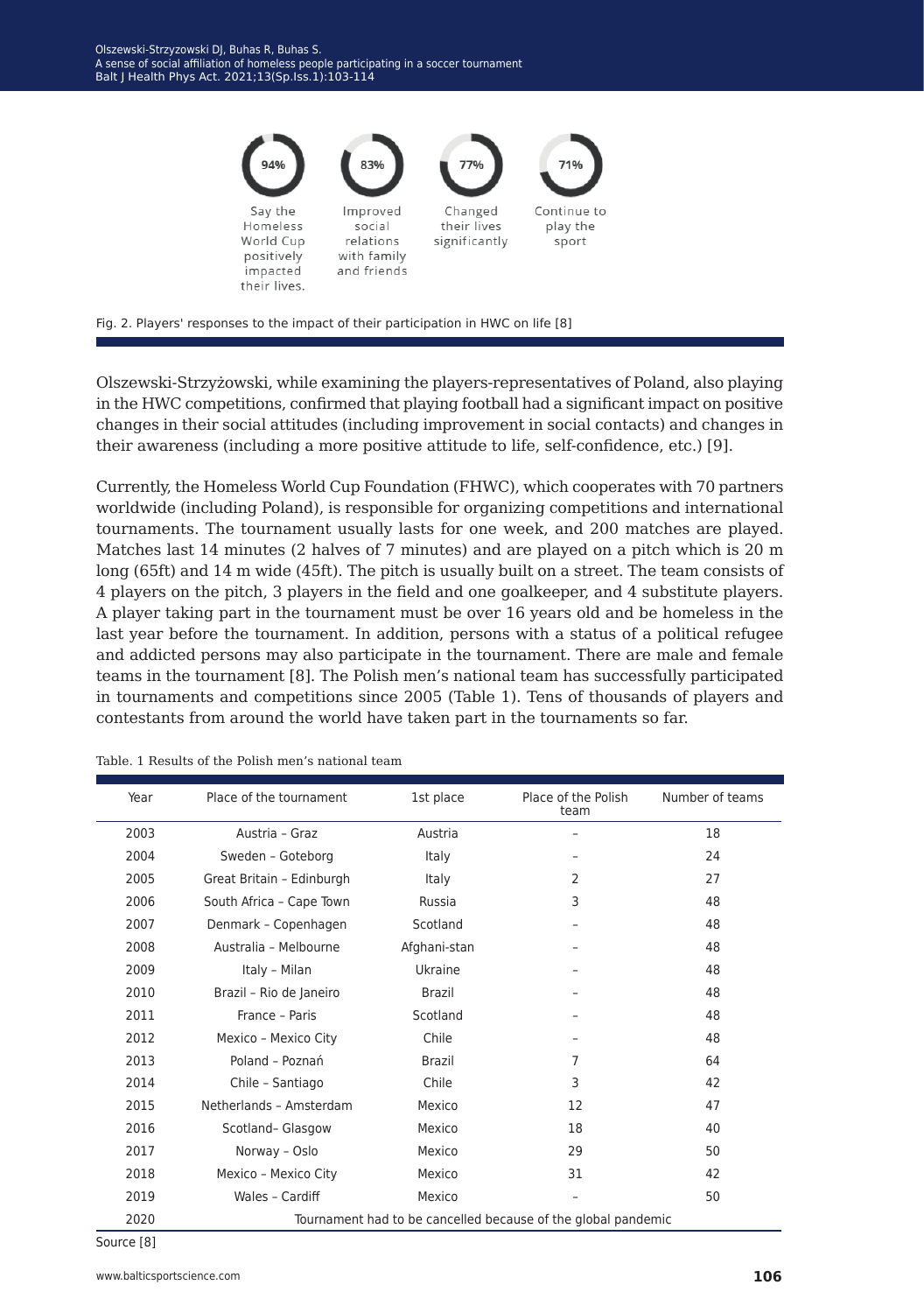#### **11th homeless world cup in poznan**

In 2013 Poland organized the Homeless World Cup for the first time in the Malta Centre in Poznań (10–18 August 2013). 48 male and 16 female teams from over 60 countries from 5 continents participated in the tournament. For the first time in the history of the tournament Poland entered a female team. The competition was attended by 512 players and over 300 volunteers from all over the world. Players participating in the tournament were from Argentina, Australia, Austria, Belgium, Bosnia and Herzegovina, Brazil, Bulgaria, Cambodia, Canada, Chile, Costa Rica, Croatia, the Czech Republic, Denmark, Great Britain, Finland, France, Germany, Ghana, Greece, Hong Kong, Hungary, India, Indonesia, Ireland, Italy, Kenya, Lithuania, Luxembourg, Mexico, Namibia, the Netherlands, Northern Ireland, Norway, the Philippines, Poland, Portugal, Romania, Russia, Scotland, Slovenia, South Africa, South Korea, Sweden, Switzerland, Ukraine, the USA, and Wales.



Fig. 3. Promotional poster for the Poznań tournament [10]

#### **research objectives**

The topic of the research was to analyze a sense of belonging of homeless persons involved in a sports group preparing to participate in an international tournament. As a result of exclusion from professional and, of course, family environments, homeless people lose a sense of their personal as well as professional identity, and experience a state of identity moratorium and even lose their social memory. Very few homeless people who have culturalistic interests and also have achieved pre-defined skills can advance socially, or at least gain a chance to leave the state of exclusion. This involves homeless people who engage in sports activities, more specifically those who are given conditions for participation in training and sports competition. The conducted study, which is an empirical task of a larger whole, is of an exploratory nature. Although it is guided by the hypothesis of the sense of belonging and the initiated social bonds – especially in relation to the excluded homeless people – despite the theoretical supposition, it is aimed at recognizing the consequences of intrapersonal transformation of homeless people who have been involved in a natural social experiment for a longer time. However, other consequences of homeless people's participation in sport cannot be excluded.

## **material and methods**

The study of a survey type used a questionnaire-based method. All subjects met the same conditions and were presented with the same research tools and techniques. Everyone responded to the same questions. The questionnaire contained 21 questions. The respondents had an opportunity to answer more than one question. The survey was anonymous and was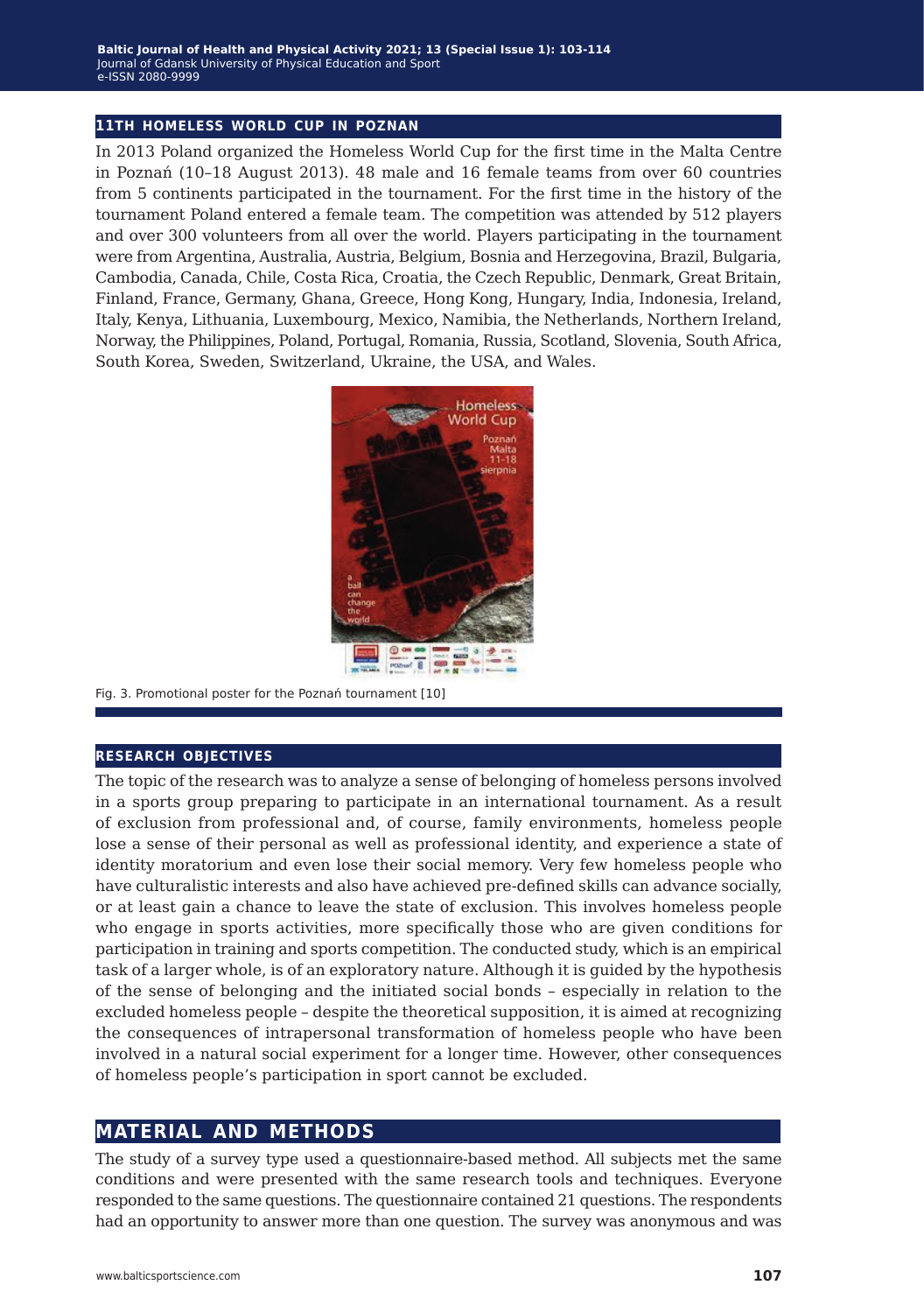carried out on 10–18 August 2013 in Poznań, during the tournament. An individual interview was conducted with each player and the conduct of the survey was personally supervised. 12 homeless players, aged between 18 and 32 years, were interviewed. Seven subjects had vocational education, three – secondary and two – primary one; eight of them were from workers' families, three from farmers', and one from an educated family. In terms of the marital status, eleven of them were single, and one homeless person was divorced. Ten homeless people lived in MONAR centers<sup>1</sup> and two in night shelters. Even before qualifying for the national team, these homeless persons had been practicing soccer for two to five years and longer.

# **results and discussion**

In explaining the change in the social identity of homeless people who were allowed to participate in sport, it was important to identify the causes of their homelessness and to identify external circumstances which encouraged the decision to change their lifestyle.

As far as the causes of homelessness are concerned, in most cases it was drug addiction (11 people) and alcoholism (7 people). Some homeless people also became involved in crime (3 persons). It also happened that homelessness was a consequence of lack of dwelling after leaving prison and the simultaneous breakdown of the family (Figure 4). The respondents had an opportunity to answer more than one question.



Fig. 4. Causes of homelessness listed by athletes (number of subjects)

By the time of getting involved in sports, the subjects had been homeless for up to two years (5 persons) and up to a year (5 persons). Two people had been homeless for 6 and 10 years, respectively.

The reasons for homelessness can be indirectly inferred from the declared existential values. Thus, homeless people appreciate family life (10 answers), a possibility of fulfilment (8 subjects) and health (7 subjects). To a lesser extent, they attach importance to professional success, tangible goods (4 answers each) and education (3 subjects) and social relations (2 subjects). We can say that they do not strive for those values that they do not themselves experience: profession, knowledge, a house or an apartment, or social relationships (Figure 5). The respondents had an opportunity to answer more than one question.

The fact of becoming part of the social sport environment was the breakthrough in the lives of homeless people. It was important to determine the homeless people's motivation to start sports activities and the person that triggered a desire for this activity (Figure 6). The respondents had an opportunity to answer more than one question.

Source: own research, 2021

<sup>1</sup> MONAR – a Polish non-governmental organization focused on helping drug addicts, the homeless, and other socially excluded groups.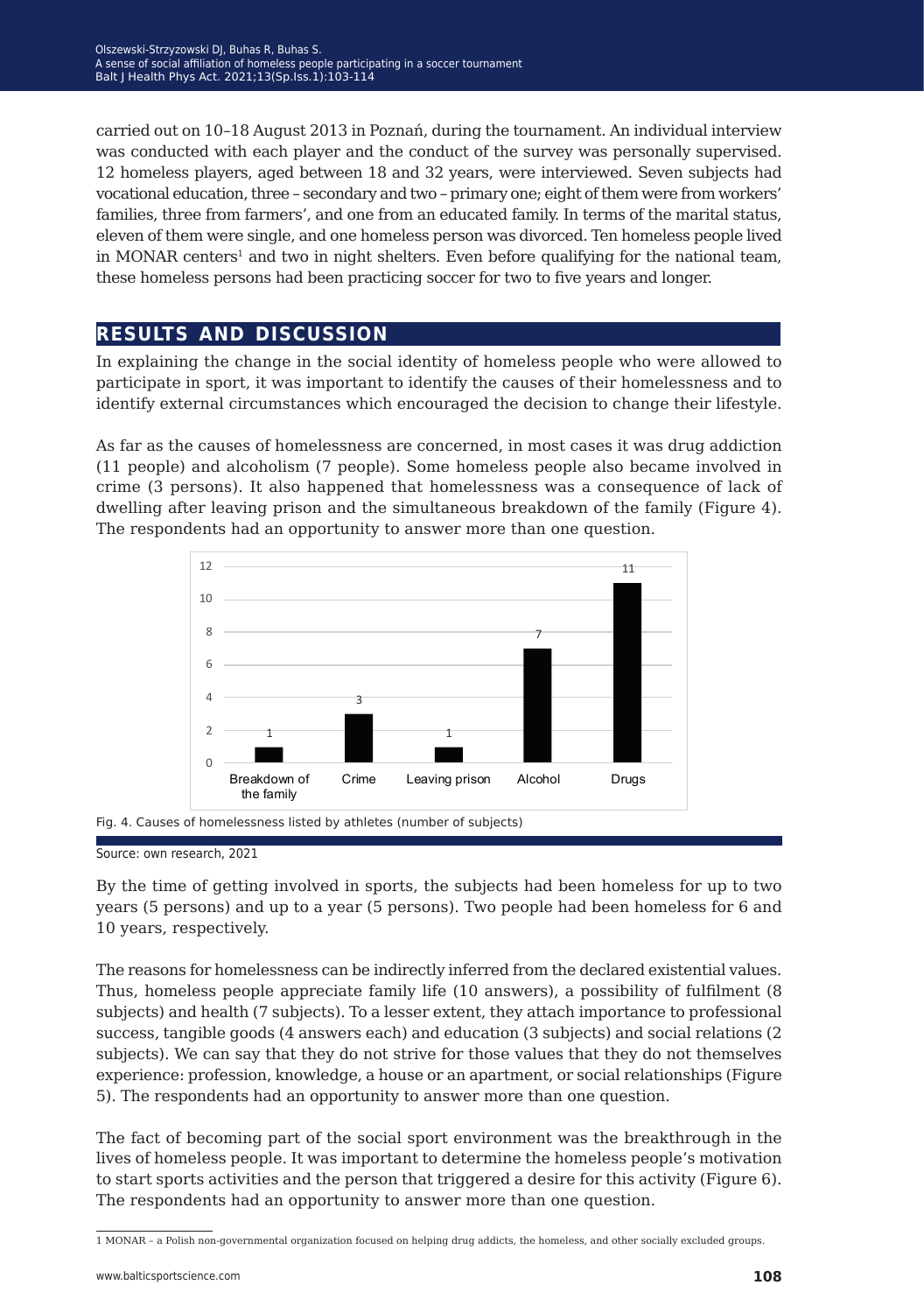

Fig. 5. Life priorities of the homeless (number of subjects)



The players indicated that they motivated themselves (self-motivation) to start playing soccer (10 subjects), then a coach (5 subjects), friends (4 subjects), parents (2 subjects), a probation officer (1 subject).



Fig. 6. Persons motivating homeless players to take up soccer (number of subjects)

Source: own research, 2021



Fig. 7. The personal consequences of practicing sport by the homeless (number of subjects)

Source: own research, 2021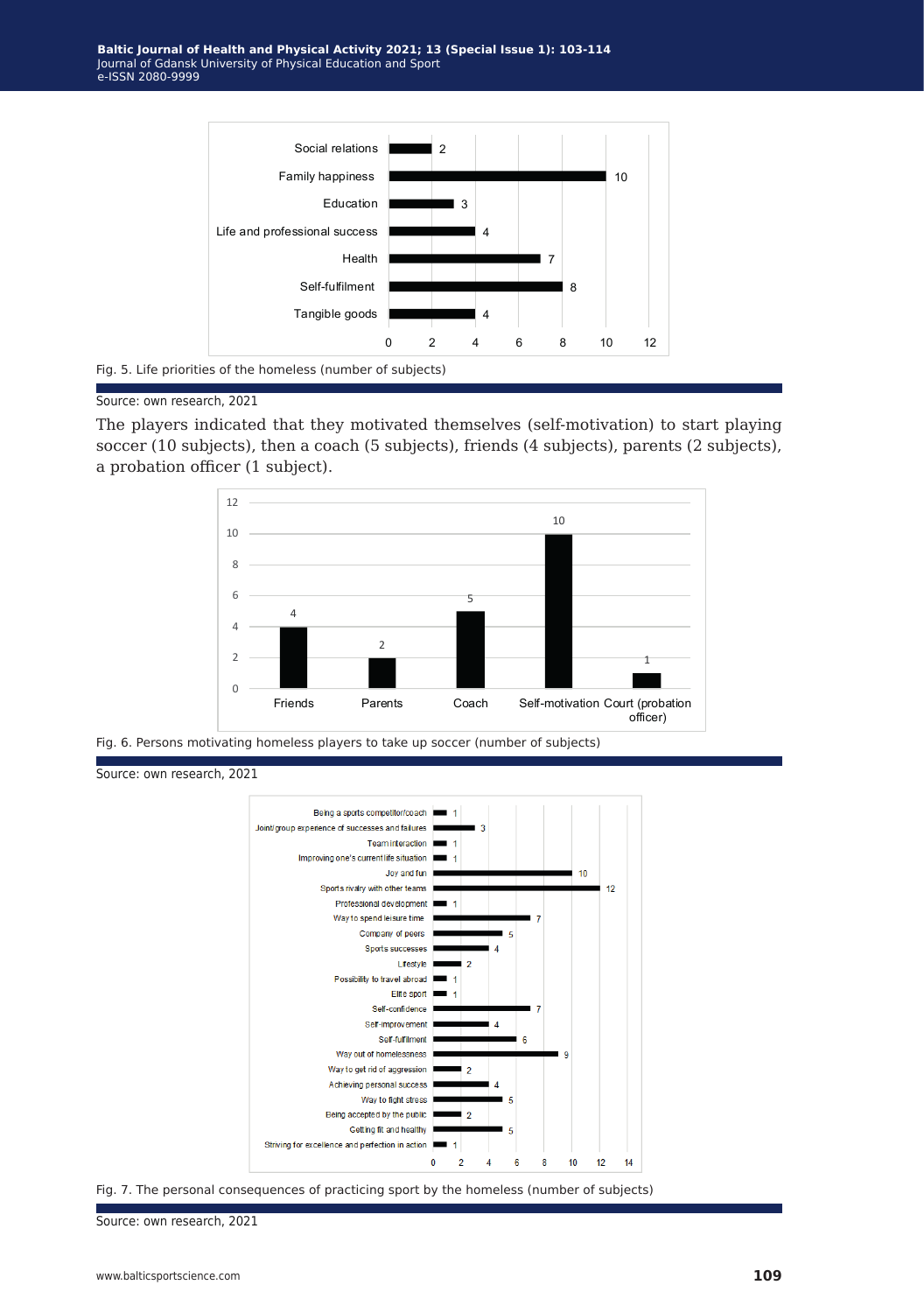Homeless athletes took up soccer out of the desire to compete in sports. This was a primary motive for their decisions and actions (12 subjects). They were also motivated by a desire to experience the joys of fun (10 subjects). Moreover, they saw a way out of homelessness in it (9 subjects). Some of them saw the game as a possibility to raise self-confidence (7 subjects), conditions for personal fulfilment (6 subjects) and to help overcome stress and to establish social relations with their peers (5 each). The respondents had an opportunity to answer more than one question.

Coaches and activists speak about the favorable transformation of homeless athletes. Jacek Karczewski, the coach of the national team, points out that "the tournament gives them self-esteem and discipline; it teaches them how to work in a group. This event shows me that you can enjoy different things and you do not need alcohol to do this. We learn respect and also how to accept failure. We learn to support each other and to be together in difficult moments. I know many guys who were involved in this team. Many of them recovered from the addiction, set up families, work and study" [11]. The President of the Association the Homeless Polish National Team, Maciej Gudra, notes that participation in sport leads to "becoming independent" by people who play in the homeless representation. "Working with these people we see the progress they make. They are a lot of more selfconfident; they approach life better and know what they want to do to make it look better" [12] (www.natemat.pl, 2019).

Homeless people also pointed to the personal consequences of participation in trainings and sport activities (Figure 8). The respondents had an opportunity to answer more than one question.



Fig. 8. The personal consequences of practicing sport by the homeless (number of subjects)

Source: own research, 2021

They related the consequences to enhanced physical fitness (10 subjects), increased character strength (9 subjects) and increased self-confidence (7 subjects). They also gained a sense of resourcefulness, peace and composure from sport (6 subjects). Moral ideals of dignity and honor have also become closer to them (6 subjects). The respondents had an opportunity to answer more than one question.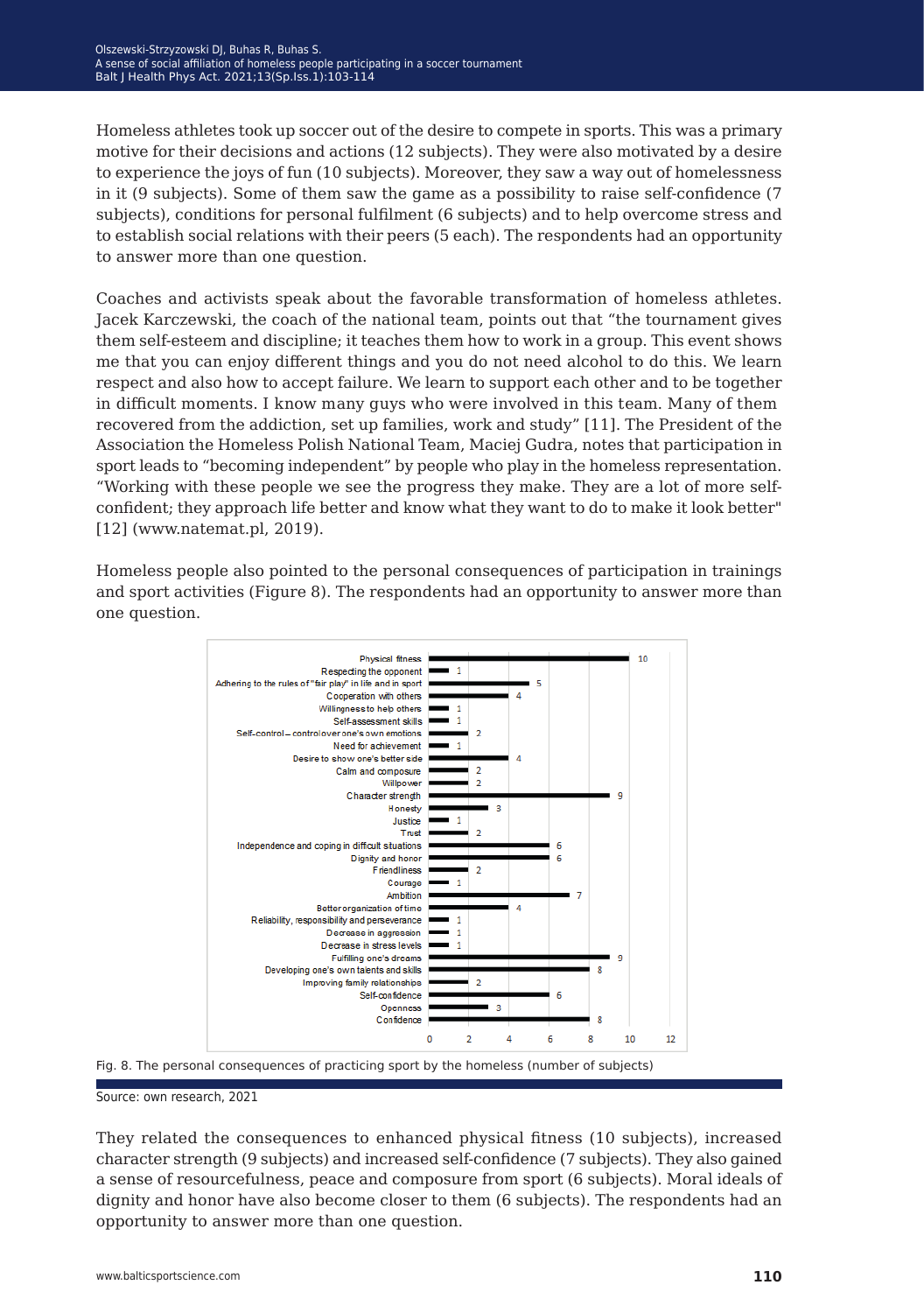As far as family and social consequences are concerned, homeless athletes experienced considerable support from their families (8 subjects) and saw an improvement in their relationships with the next of kin (5 subjects) (Figure 9). The respondents had an opportunity to answer more than one question.

In the institutional context, athletes found an understanding of their position towards leaving homelessness insofar as they could count on finding employment (5 subjects). In most cases, however, they did not see changes in the attitude to them which would indicate an improvement in or a change of their status of the excluded. Nonetheless, athletes were of the opinion that the possibility of leaving homelessness was significant thanks to practicing sports (8 subjects). Owing to their own effort, athletes could leave homelessness (10 subjects), but they would need the employer's assistance, the support of their families and a psychotherapist. An important condition for achieving independence is living or at least a guaranteed place in a night shelter.





Source: own research, 2021

Institutions are not involved in leaving homelessness. The next of kin do not express such interest either, even though they encourage homeless people to practice sports. In reality, the homeless help themselves, which can be a consequence of the gained sense of selfeffectiveness and rebuilt self-confidence, and a belief that sport activity is important in leaving homelessness – so they say themselves. Research data show specific isolation in their efforts to leave homelessness, but they also show how the rebuilt belief in one's own capabilities allows them to persevere in order to improve their social and professional situation. Homeless people are not left alone. There are many helpers: family, church, a psychologist, a night shelter. But when homeless persons are trying to go out of homelessness, suddenly they are on their own. Neither does the employer meet their needs nor do the city services help them in finding an apartment. The soccer club in which a homeless person is a player does not participate in his efforts to leave homelessness.

Homeless people speak about this duality of their relationships with the public when, on the one hand, they appreciate others' help in gaining access to the sport environment, and, on the other hand, they notice their absence in an effort to "abandon" the homeless status. As long as they are homeless, athletes have a place in the sports community, but this is not unconditional either – not every homeless person can become an athlete. As soon as they leave homelessness, they lose their status of a homeless athlete and do not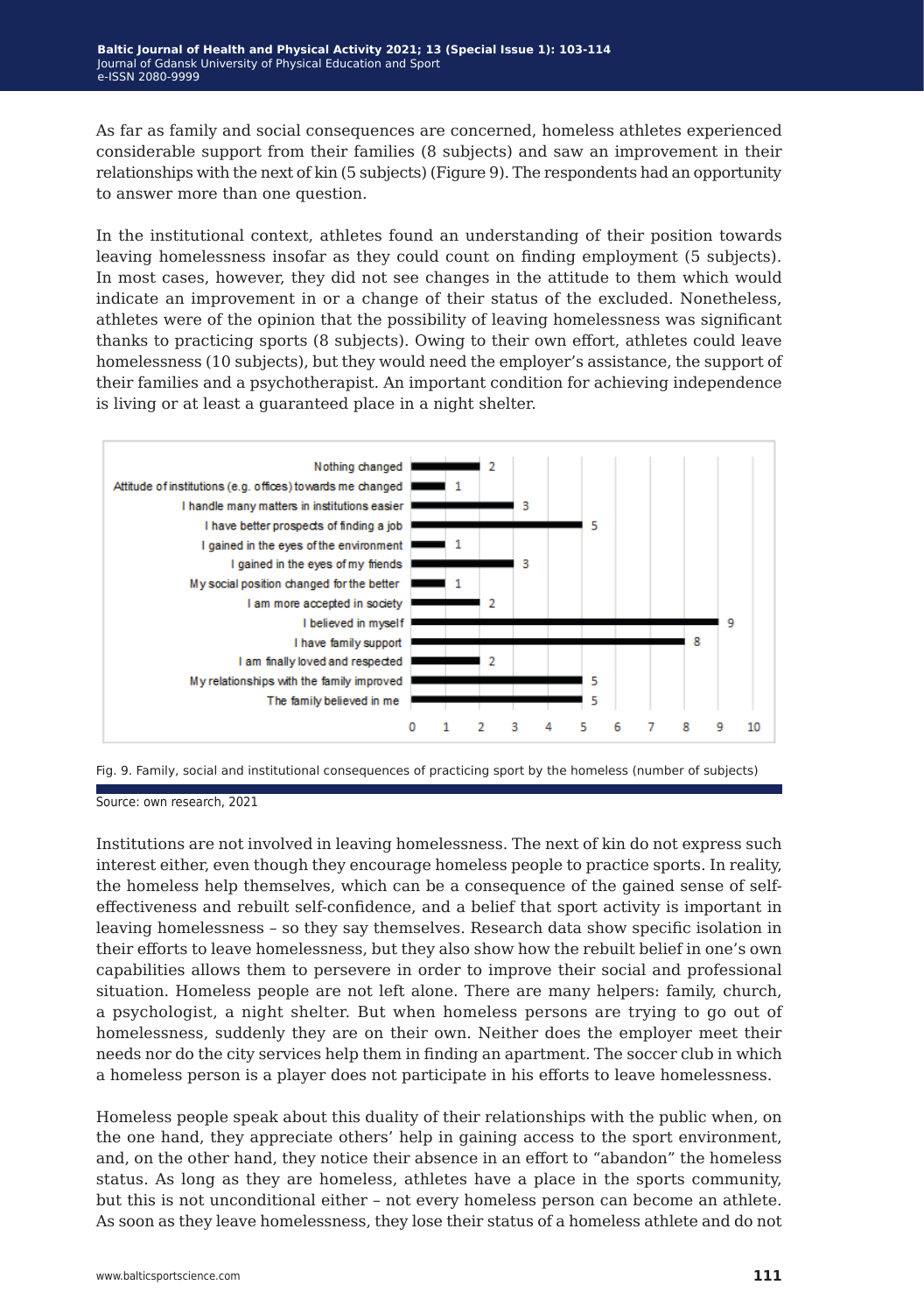gain any ally in their efforts to acquire workers' rights and social housing rights. This is explained by the information from interviews with homeless athletes. Athletes themselves recognize that participation in sports as homeless people will not change their position in society. There is no such dependence, and possibly they had no illusion that even after victory in the tournament society would give them such expected "rewards" as dwelling and work. They did not think so. But they thought of the personal and personality benefits when they began to train and play in matches and tournaments systematically.

Before taking up sport activity, in their vast majority, the participants of the tournament had been alcohol and drug addicted. When they left their childcare centers or prisons, they stayed in MONAR centers. As they pointed out, sports and soccer changed their lives and became a way of recovering from addictions. The players accepting the role of Polish representatives profess that their participation in the tournament and other competitions has significantly changed their health behaviors. Training activity forced them to give up alcohol and drugs and thus it became a remedy. Sport saved them from drug addiction. Homeless people simply say that sport is a "form of therapy" for them.

*"For me, the game is a fulfillment of childhood dreams, as well as some kind of reward. Soccer is a form of therapy for me because I am addicted";* 

*"I've been addicted to hard drugs for many years. I decided to do something with myself and finally find treatment. I've always liked soccer and I guess it pulled me from this addiction";*

*"I'm not going to go back to addiction, although I'm still in the center, but thanks to playing, I'll succeed";*

*"This soccer is my passion, because I've been interested since I was a child, but addiction foiled my plans, but I'm getting myself out of it because of the game".*<sup>2</sup>

It follows from these statements that, for the athletes, working in a team and taking up soccer activity is a way to improve their living conditions and to recover from addictions, thus giving them a chance to return to life in society.

The athletes also pointed to the various forms of aid that would support them in leaving homelessness.



Fig. 10. Forms of aid indicated by athletes to support them in leaving homelessness (number of subjects)

Source: own research, 2021

<sup>2</sup> The author's interviews with players during the tournament on 10-18 Aug. 2013 in Poznan.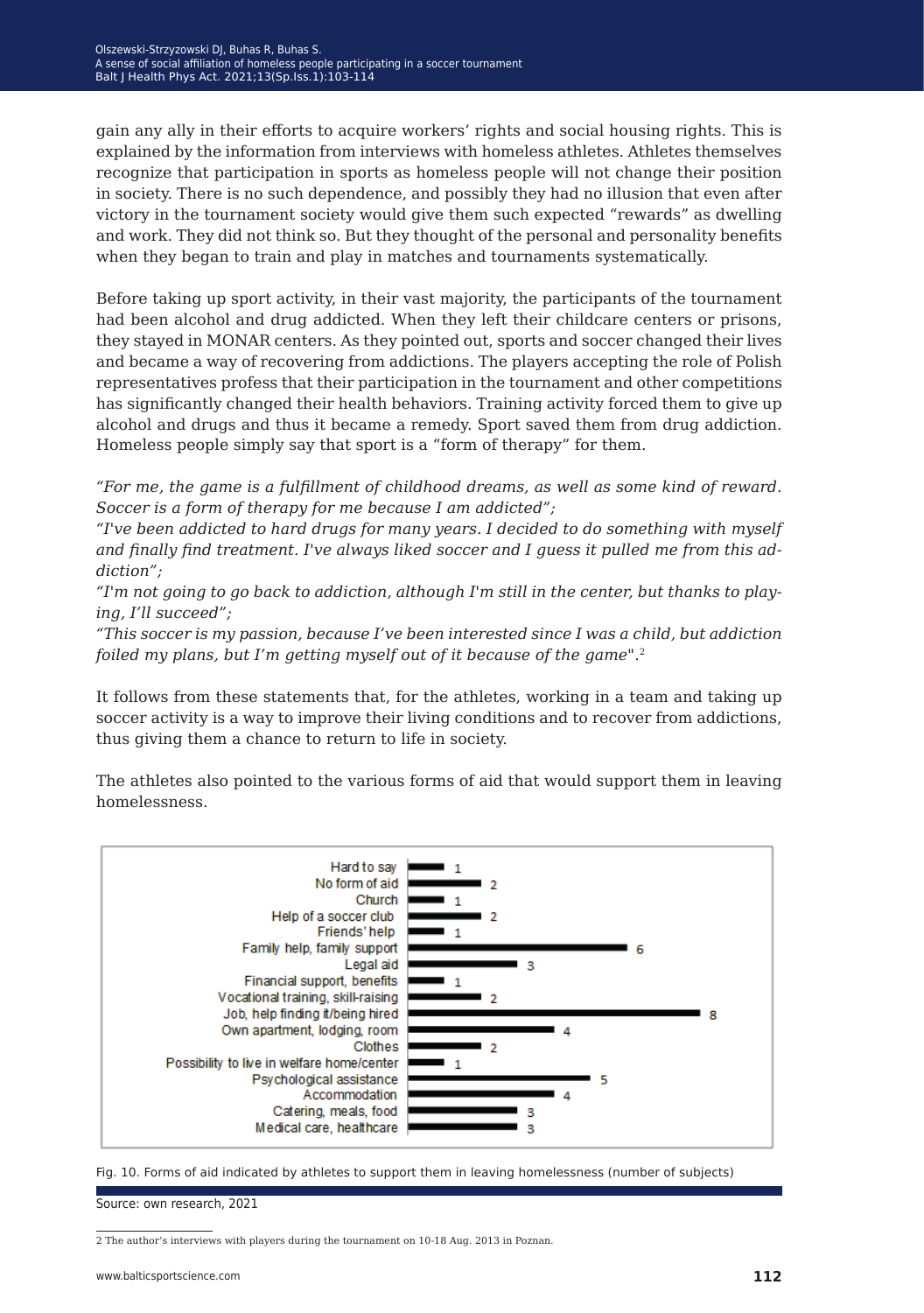According to the responses, the most important forms of assistance that would help the subjects leave homelessness were the following (Fig. 10): finding a job (8 responses), family support (6 subjects) and psychological assistance (5 subjects), own apartment and finding accommodation (4 each). They thought that, among others, medical care, help of a soccer club, friends' help, and church assistance were less important (1 response each). The respondents had an opportunity to answer more than one question.

# **conclusions**

In light of the research data, the hypothesis of the sense of belonging among homeless athletes has not been confirmed. Therefore, the sense of belonging is not a consequence (result) of involving homeless people in sports training and competitions. Despite exclusion, homeless people do not feel either loneliness or deprivation of social relations. In the sport environment they share their fate with the equally disadvantaged, and based on a principle of reciprocity, they likewise meet their social and friendly expectations. Thus, personal consequences of their sporting activity should be seen somewhere else. A thorough analysis of the data allows formulating the following conclusions:

- homelessness of people included in the sports community was a consequence of criminal activity and a consequence of drug and alcohol addiction. Breakup of the family may also lead to homelessness and the necessity to leave the dwelling;
- the inclusion of homeless people in sport and obliging them to train regularly was determined by their previous experience and soccer skills;
- despite exclusion from working life and the perceived harm caused by the inability to leave homelessness, homeless persons sought, each in their own way, to engage in sport activity;
- as athletes, the homeless saw the prestigious activity as a change of their status that would allow them to leave homelessness. Participation of homeless people in sport has not changed their position in society, despite the achieved athletic recognition. Even winning a championship tournament does not lead athletes to get out of the homeless status;
- as athletes, the homeless participated in institutionally organized training and tournament activity. Despite the perceived marginalization in the inevitable "return to the night shelter", they were not dissocialized enough to fall into a state of "broken ties". Sports relations brought homeless people closer to each other, making them feel a sense of their belonging to the task force, on the basis of secondary socialization. The homeless athletes' arising sense of belonging is, therefore, not a consequence or a motive of practicing sports as a need for ties. This conclusion is different from, for example, Fehsenfeld's [12] conclusions of the research conducted on the excluded participants in sports activities who are bound by a sense of loneliness, and in the final phase of a successful socialization process by a sense of belonging. The disadvantaged recognized themselves as sitting in the same boat . The sense of belonging indicated by them was a consequence of joint commitment to a sports task that was just a pretext, not an end in itself;
- sport activity remains dependent on health behaviors consciously undertaken by the homeless. When one considers that sport activity forces a homeless person, so far alcohol- and drug-addicted, to protect his own health, in the light of the obtained results, one can conclude that, regardless of the type of social exclusion, training work favorably changes an athlete's lifestyle.